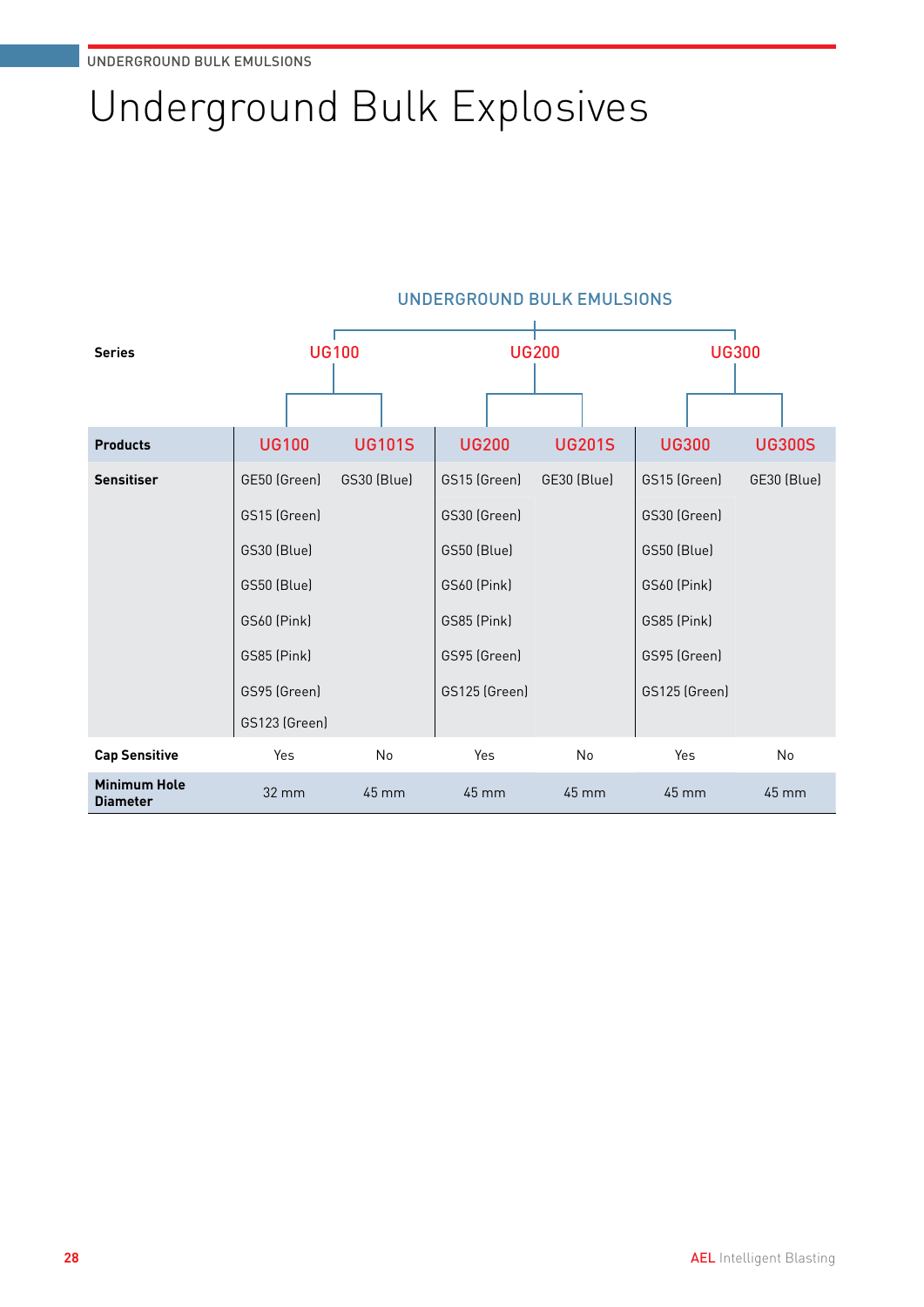# UG100 Series



AEL's UG100 base emulsion is used in underground mining applications where horizontal charging is prevalent. The UG100 series of emulsions are cap sensitive and ideal for most geological conditions. Energy output can be varied to address difficult breaking conditions. The base UG100 underground emulsion has excellent water resistance with a yellow to white appearance. The sensitised UG100 product adopts the colour of the sensitiser for easy identification and verification of the sensitising process. Sensitised UG100 has a Velocity of Detonation (VOD) in excess of 4000 m/s (subject to confinement and ground conditions).

# APPLICATION

UG100 is suitable in all underground small diameter holes in development, stoping and other blasting environments.

- **−** Charging procedures must be followed at all times
- **−** UG100 is NOT for use in surface mines. UG100 should not be used in reactive ground conditions

# **FFATURES**

- **−** Safe to handle
- **−** At the face mixing and manufacturing of explosives that become sensitised inside the blast-hole
- **−** A range of densities to choose from to vary energy output
- **−** High VOD

# INITIATION

- **−** UG100 is cap sensitive, but Pentolite boosters can be used when the critical density is exceeded per respective hole diameter
- **−** The use of detonating cord and/or packaged explosives as primers is not recommended

# SPECIAL PRECAUTIONS

Base emulsions are classified as a 5.1 Oxidiser and are not sensitive to normal stimuli, but under certain conditions they can explode, and may result in accidental detonation.

- **−** Handle with care
- **−** Although UG100 does not burn easily it must be kept clear of flames and intense heat
- **−** Application temperature range is 0 °C to 55 °C

#### **STORAGE**

- **−** The shelf life of the base emulsion is 12 weeks from the date of manufacture
- **−** Maximum sleep time for the UG100 product is 7 days
- The shelf life of the aqueous sensitiser is 6 months from the date of manufacture
- **−** The emulsion and sensitiser should be stored separately

- **−** Priming is required when critical densities are exceeded
- **−** Base emulsion and sensitiser must be stored separately
- **−** Avoid horizontal pumping exceeding 50 m in length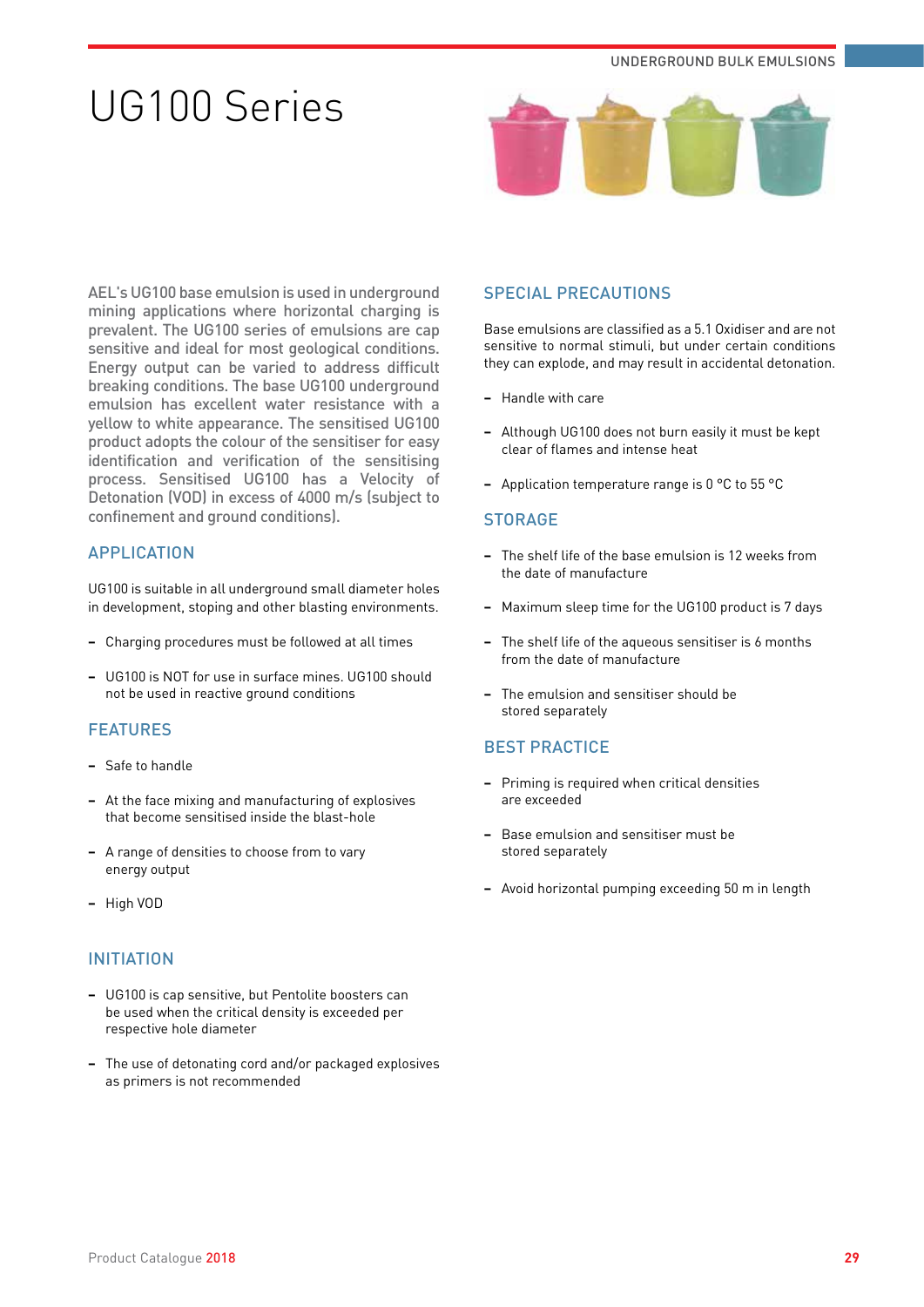| <b>UG100 PUMPABLE EMULSION PRODUCT</b>               |                                                                              |  |  |  |
|------------------------------------------------------|------------------------------------------------------------------------------|--|--|--|
| Minimum Hole Diameter (mm)                           | 25                                                                           |  |  |  |
| <b>Water Resistance</b>                              | Excellent                                                                    |  |  |  |
| $VOD$ (m/s)                                          | 4000-5500                                                                    |  |  |  |
| <b>Sensitised Product Density (g/cm<sup>3</sup>)</b> | $1.00 - 1.16$                                                                |  |  |  |
|                                                      | GS15 (MCU Units)                                                             |  |  |  |
| <b>Sensitiser</b>                                    | Gassing Solution (Dependent on density requirement<br>with PCU pump variant) |  |  |  |
| <b>Pumping Stages</b>                                | 6                                                                            |  |  |  |
| <b>Primer</b>                                        | 8 D Detonator                                                                |  |  |  |
| Ideal Delivered Energy (MJ/kg) @ 100 Mpa             | $2.2 - 2.4$                                                                  |  |  |  |
| *RWS @ 100 Mpa                                       | 98-102                                                                       |  |  |  |
| <b>*RBS @ 100 Mpa</b>                                | 148-152                                                                      |  |  |  |

#### **Notes:**

1. In-hole density requirements vary with application, hole-diameter and hole-length. Please contact your regional sales office for assistance in finding the best product fit for your application

2. Primer size is dependent on hole diameter. Please contact your regional sales office for guidance on primer selection

 $^*$  The Relative Weight and Bulk Strengths are relative to ANFO (=100 %) at a density of 0.80 g/cm $^3$ . The figures have been determined using the VIXEN-i detonation code

#### **Transport (UN Classification)**

Base Emulsion: Class 5.1, UN No. 3375, AMMONIUM NITRATE EMULSION Emulsion Product: Class 1.1D, UN No. 0241, EXPLOSIVE, BLASTING, TYPE E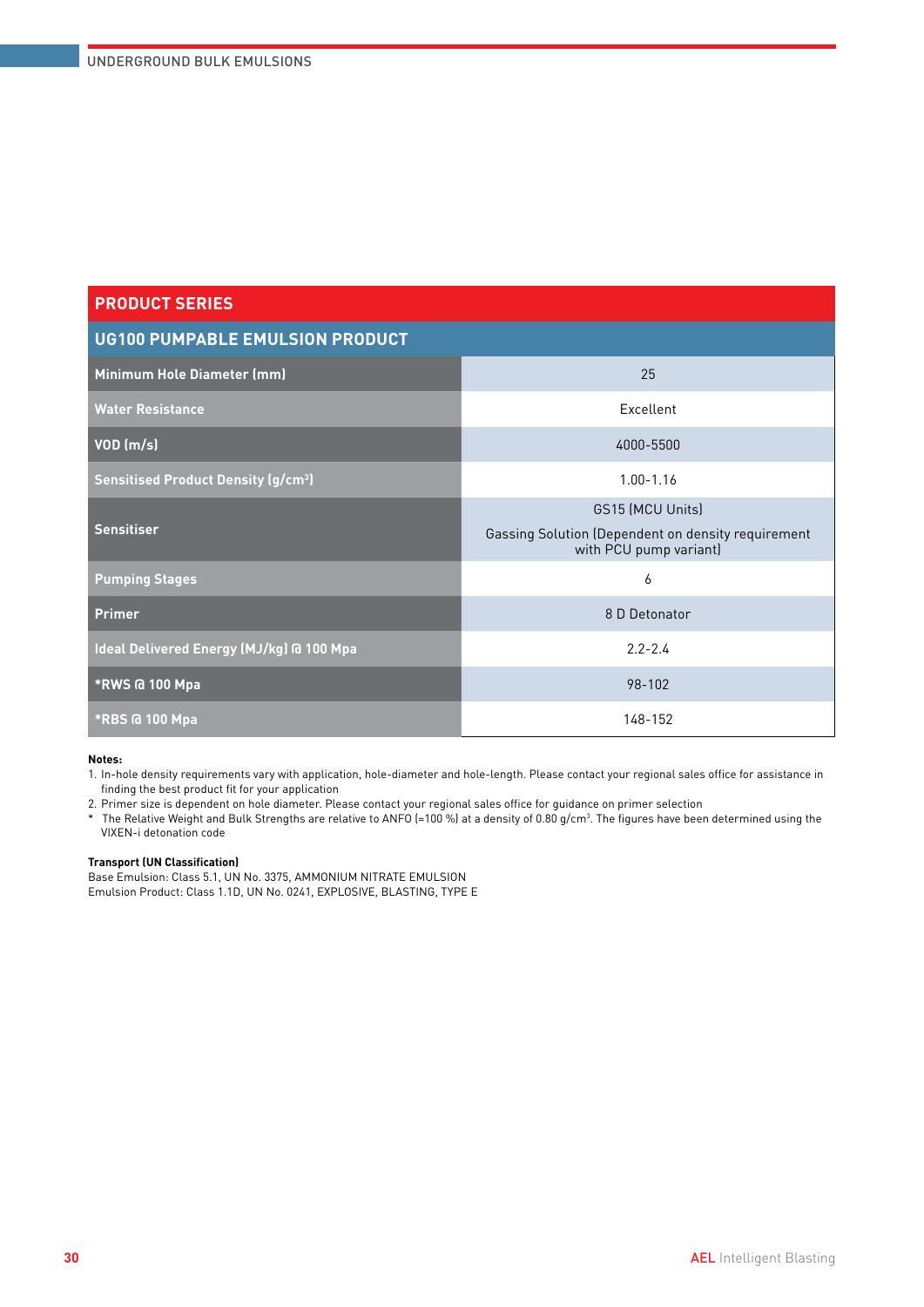# UG101S Series



AEL's UG101S base emulsion is used for charging in up-holes, ring blasting and development. This niche formulation, often referred to as "Sticky Emulsion", was specifically developed for its ability to remain in the up-hole charged blasting column which is commonly found in ring blasting applications. The product is a honey coloured emulsion and is fully water resistant. The base emulsion, classified as non- explosive, is mixed with an aqueous sensitiser to form explosives in the blast-hole. Sensitised UG101S product has a Velocity of Detonation (VOD) in excess of 4000 m/s (subject to confinement and ground conditions).

# APPLICATION

UG101S is suitable for up-holes, ring blasting and development. Priming at the toes of the holes is required in up-holes/rings. The product is pumped using mobile charging units (MCU/Jumbo) developed for use with the UG101S product.

- **−** Charging procedures must be followed at all times
- **−** UG101S is NOT for use in surface mines. UG101S should not be used in reactive ground conditions

# FEATURES

- **−** Safe to handle
- **−** At the face mixing and manufacturing of explosives that become sensitised inside the blast-hole
- **−** High VOD
- **−** Shorter charging times
- **−** Excellent resistance to water
- **−** Variable density to suit in-situ conditions. (As an optional extra on the MCU's)
- **−** Suitable in up-hole application

## INITIATION

- **−** UG101S is not cap sensitive and the use of Pentolite boosters are recommended as per respective hole diameter
- **−** The use of detonating cord and/or packaged explosives as primers is not recommended

# SPECIAL PRECAUTIONS

Base emulsions are classified as a 5.1 Oxidiser and are not sensitive to normal stimuli, but under certain conditions they can explode, and may result in accidental detonation.

- **−** Handle with care
- **−** Although UG101S does not burn easily it must be kept clear of flames and intense heat
- **−** Application temperature range is 0 °C to 55 °C

### **STORAGE**

- **−** The shelf life of the base emulsion is 12 weeks from the date of manufacture
- **−** Maximum sleep time for the UG101S product is 7 days
- **−** The emulsion and sensitiser should be stored separately

- **−** Boosters should be used in up-holes
- **−** Priming is required in development
- **−** Base emulsion and sensitiser must be stored separately
- **−** Avoid horizontal pumping exceeding 50 m in length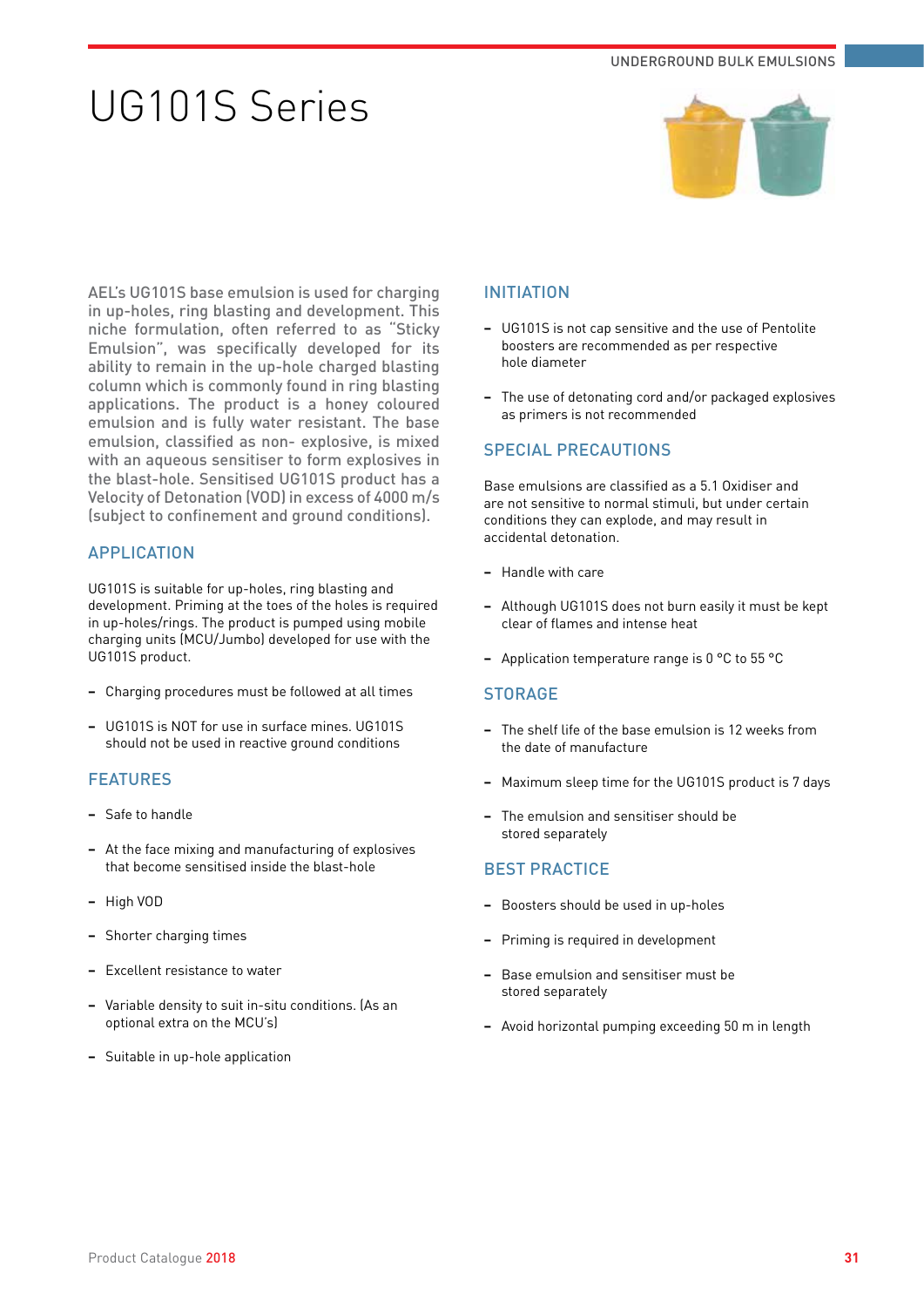| <b>PRODUCT SERIES</b>                                |               |  |  |  |
|------------------------------------------------------|---------------|--|--|--|
| <b>UG101S PUMPABLE EMULSION PRODUCT</b>              |               |  |  |  |
| Minimum Hole Diameter (mm)                           | 45            |  |  |  |
| <b>Water Resistance</b>                              | Excellent     |  |  |  |
| $VOD$ (m/s)                                          | 4000-5500     |  |  |  |
| <b>Sensitised Product Density (g/cm<sup>3</sup>)</b> | $1.00 - 1.10$ |  |  |  |
| <b>Sensitiser</b>                                    | GS30          |  |  |  |
| <b>Pumping Stages</b>                                | 4             |  |  |  |
| <b>Primer</b>                                        | 150g booster  |  |  |  |
| Ideal Delivered Energy (MJ/kg) @ 100 Mpa             | $2.0 - 2.2$   |  |  |  |
| *RWS @ 100 Mpa                                       | 88-92         |  |  |  |
| *RBS @ 100 Mpa                                       | 134-138       |  |  |  |

#### **Notes:**

1. The availability of the above offering is subject to MCU configuration

2. In-hole density requirements vary with application, hole-diameter and hole-length. Please contact your regional sales office for assistance in finding the best product fit for your application

3. Primer size is dependent on hole diameter. Please contact your regional sales office for guidance on primer selection

 $^*$  The Relative Weight and Bulk Strengths are relative to ANFO (=100 %) at a density of 0.80 g/cm $^3$ . The figures have been determined using the VIXEN-i detonation code

#### **Transport (UN Classification)**

Base Emulsion: Class 5.1, UN No. 3375, AMMONIUM NITRATE EMULSION Emulsion Product: Class 1.1D, UN No. 0241, EXPLOSIVE, BLASTING, TYPE E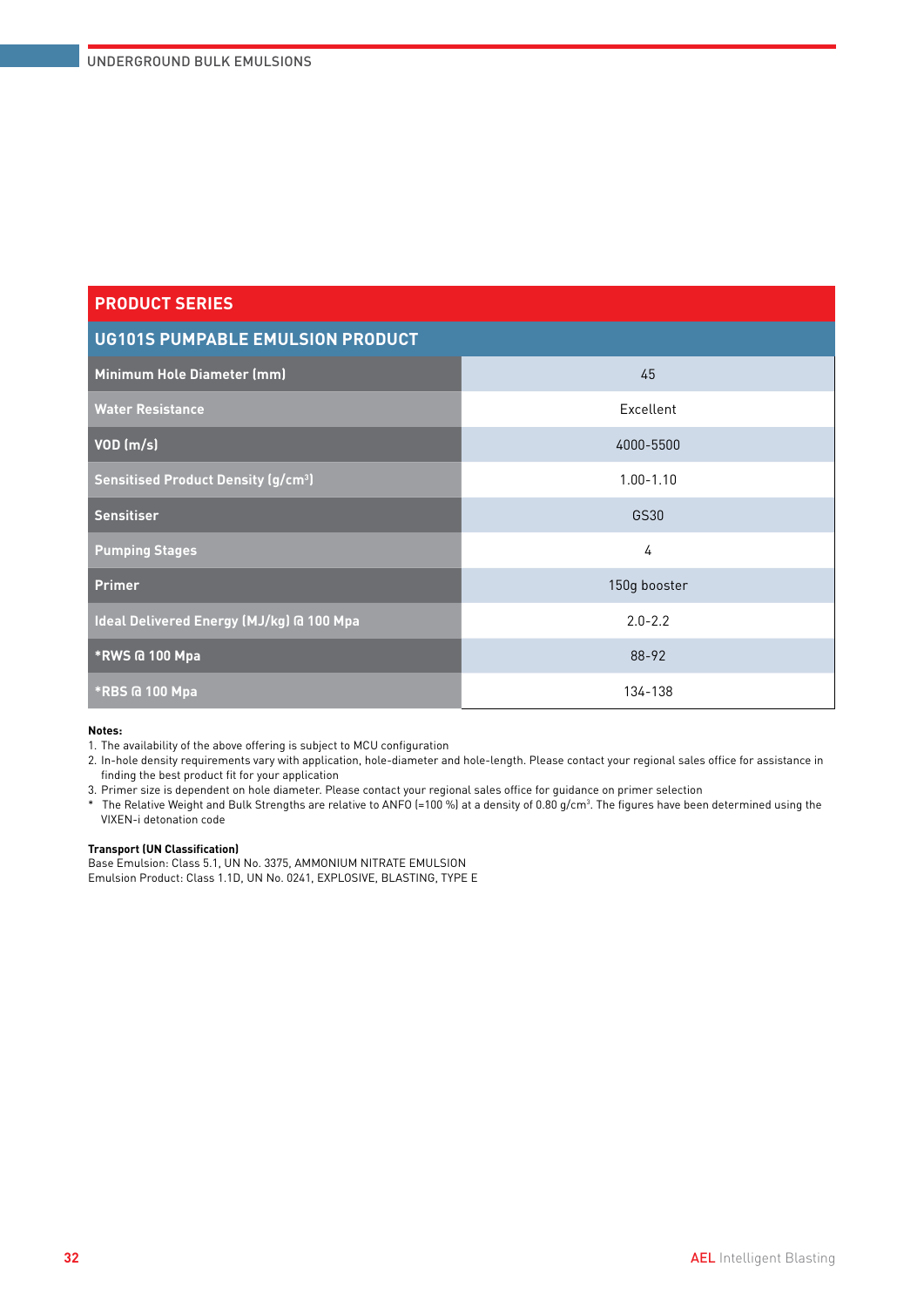# UG201S Series



AEL's UG201S base emulsion is used for charging in up-holes, ring blasting and development. This formulation is enhanced to withstand harsh high ambient temperatures and still maintain a good shelf life. The product is a honey coloured emulsion and is fully water resistant. The base emulsion, classified as non- explosive, is mixed with an aqueous sensitiser to form explosives in the blast-hole. Sensitised UG201S product has a Velocity of Detonation (VOD) in excess of 4000 m/s (subject to confinement and ground conditions).

# APPLICATION

UG201S is suitable for up-holes, ring blasting and development. Priming at the toes of the holes is required in up-holes/rings. The product is pumped using mobile charging units (MCU/Jumbo) developed for use with the UG201S product.

- **−** Charging procedures must be followed at all times
- **−** UG201S is NOT for use in surface mines UG201S should not be used in reactive ground conditions

### FEATURES

- **−** Safe to handle
- **−** At the face mixing and manufacturing of explosives that become sensitised inside the blast-hole
- **−** High VOD
- **−** Shorter charging times
- **−** Excellent resistance to water
- **−** Variable density to suit in-situ conditions. (As an optional extra on the MCU's)
- **−** Suitable in up-hole application

### INITIATION

- **−** UG201S is not cap sensitive and the use of Pentolite boosters are recommended as per respective hole diameter
- **−** The use of detonating cord and/or packaged explosives as primers is not recommended

## SPECIAL PRECAUTIONS

Base emulsions are classified as a 5.1 Oxidiser and are not sensitive to normal stimuli, but under certain conditions they can explode, and may result in accidental detonation

- **−** Handle with care
- **−** Although UG201S does not burn easily it must be kept clear of flames and intense heat
- **−** Application temperature range is 0 °C to 55 °C

### **STORAGE**

- **−** The shelf life of the base emulsion is 12 weeks from the date of manufacture
- **−** Maximum sleep time for the UG201S product is 7 days
- The shelf life of the aqueous sensitiser is 6 months from the date of manufacture
- **−** The emulsion and sensitiser should be stored separately

- **−** Boosters should be used
- **−** Priming is required in development
- **−** Base emulsion and sensitiser must be stored separately
- **−** Avoid horizontal pumping exceeding 50 m in length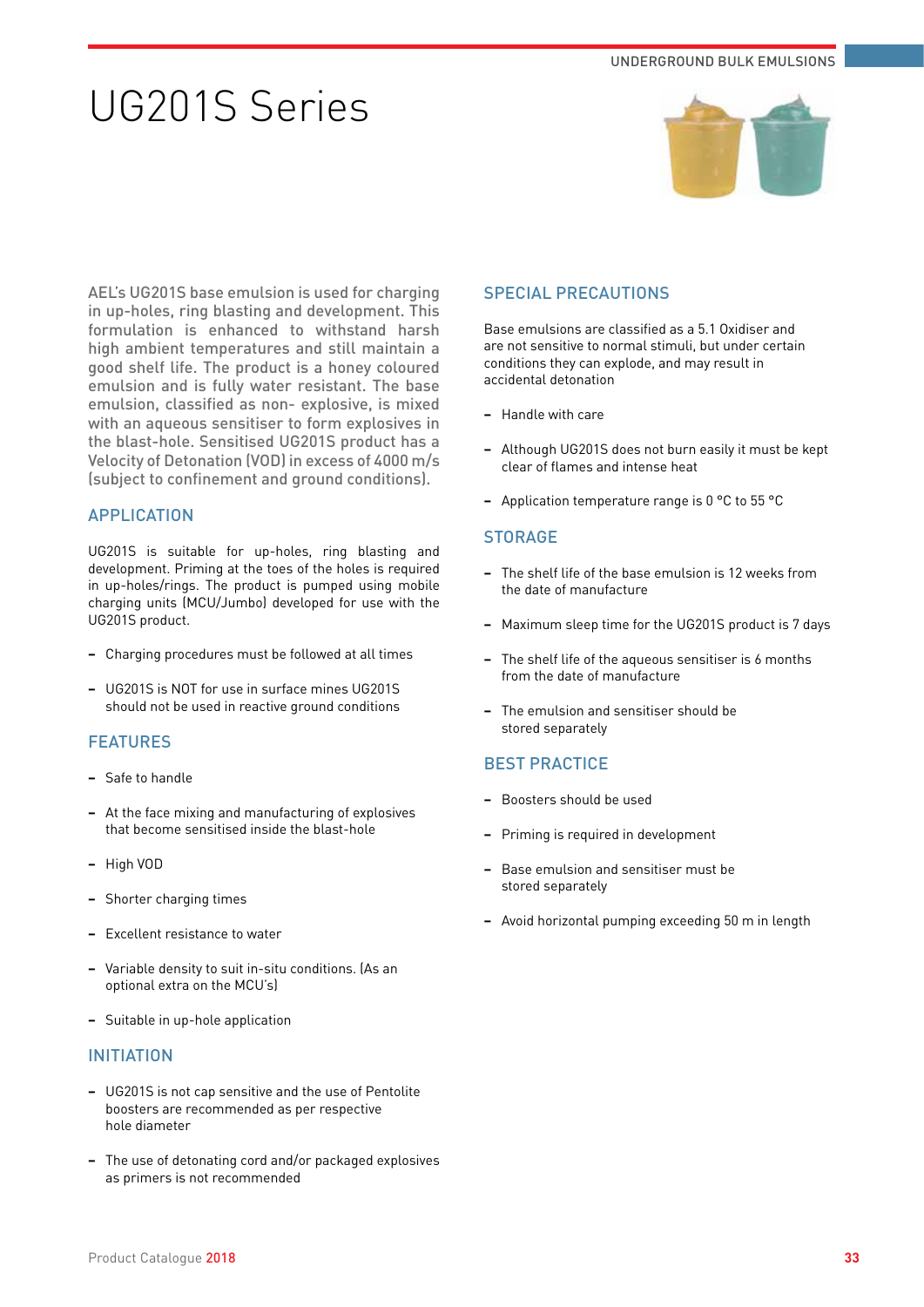| <b>UG201S PUMPABLE EMULSION PRODUCT</b>      |               |  |  |
|----------------------------------------------|---------------|--|--|
| Minimum Hole Diameter (mm)                   | 45 mm         |  |  |
| <b>Water Resistance</b>                      | Excellent     |  |  |
| VOD (m/s)                                    | 3700-5000     |  |  |
| Typical In-hole Density (g/cm <sup>3</sup> ) | $1.10 - 1.15$ |  |  |
| <b>Sensitiser</b>                            | GS30          |  |  |
| <b>Pumping Stages</b>                        | 4             |  |  |
| <b>Primer</b>                                | 150g booster  |  |  |
| Ideal Delivered Energy (MJ/kg) @ 100 Mpa     | $2.0 - 2.2$   |  |  |
| *RWS @ 100 Mpa                               | 86-90         |  |  |
| *RBS @ 100 Mpa                               | 130-134       |  |  |

#### **Notes:**

1. The availability of the above offering is subject to MCU configuration

2. In-hole density requirements vary with application, hole-diameter and hole-length. Please contact your regional sales office for assistance in finding the best product fit for your application

3. Primer size is dependent on hole diameter. Please contact your regional sales office for guidance on primer selection

 $^*$  The Relative Weight and Bulk Strengths are relative to ANFO (=100 %) at a density of 0.80 g/cm $^3$ . The figures have been determined using the VIXEN-i detonation code

#### **Transport (UN Classification)**

Base Emulsion: Class 5.1, UN No. 3375, AMMONIUM NITRATE EMULSION Emulsion Product: Class 1.1D, UN No. 0241, EXPLOSIVE, BLASTING, TYPE E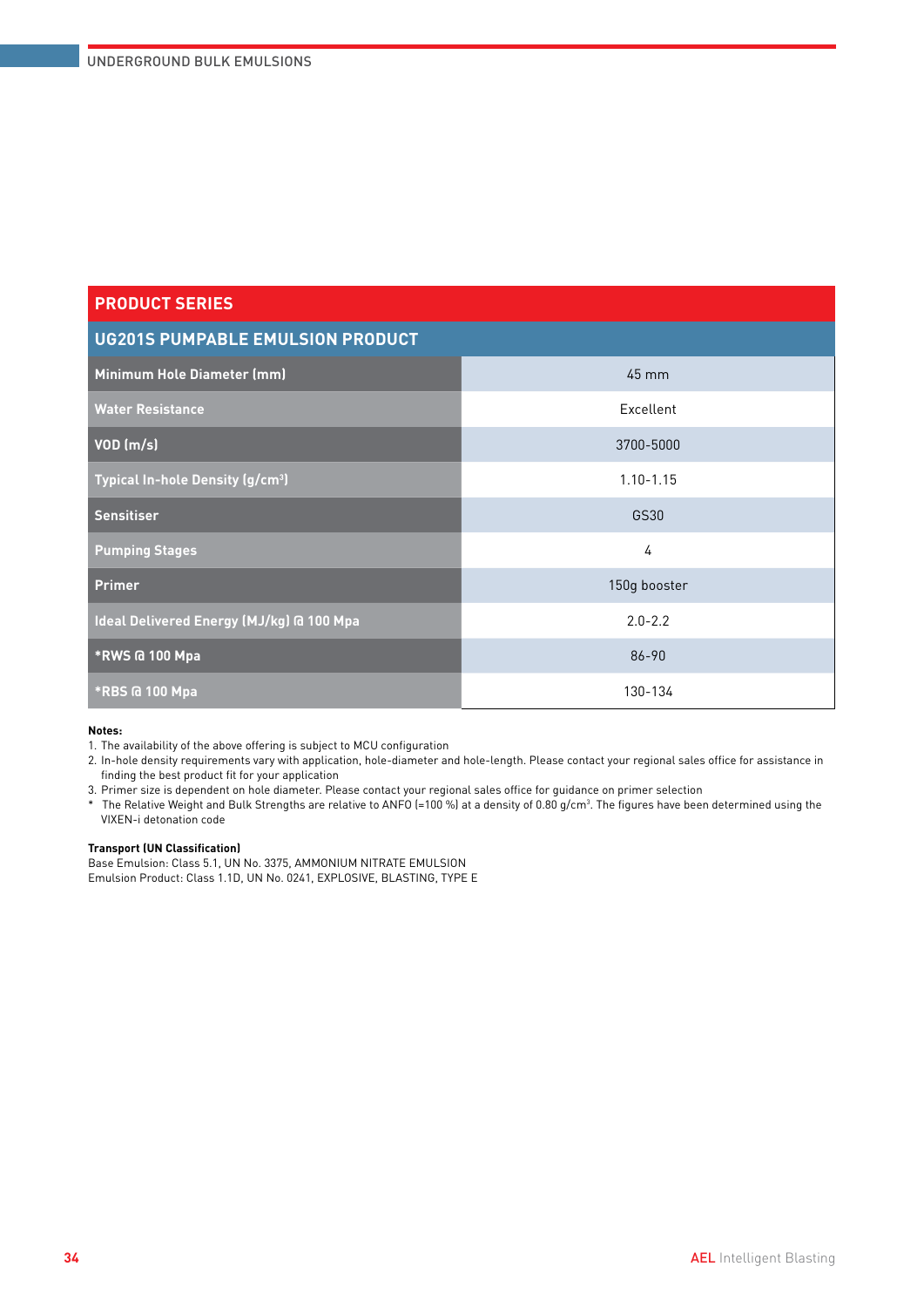# UG300 Series Reactive ground



AEL's UG300 base emulsion is used in underground mining applications where horizontal charging is prevalent. The UG300 series of emulsions are cap sensitive and was specifically designed for reactive geological conditions. The base UG300 underground emulsion have excellent water resistance with a yellow to white appearance. The sensitised UG300 product adopts the colour of the sensitiser for easy identification and verification of the sensitising process. Sensitised UG300 has a Velocity of Detonation (VOD) in excess of 4000 m/s (subject to confinement and ground conditions).

# APPLICATION

UG300 is delivered by bulk in a tanker, with its sensitiser stored in a separate container at the back of the tanker. The emulsion and sensitiser are offloaded into a silo and tank respectively on-site.

- **−** Charging procedures must be followed at all times
- **−** UG300 series can be used in horizontal holes
- **−** UG300 is NOT for use in surface mines
- **−** UG300 can be used in reactive ground conditions with pyrite levels less than 6 %, dependent on compatibility testing

# FEATURES

- **−** Safe to handle
- **−** At the face mixing and manufacturing of explosives that become sensitised inside the blast-hole
- **−** A range of densities to choose from to vary energy output

# INITIATION

- **−** UG300 is cap sensitive, but Pentolite boosters can be used when the critical density is exceeded per respective hole diameter
- **−** The use of detonating cord and/or packaged explosives as primers is not recommended

# SPECIAL PRECAUTIONS

Base emulsions are classified as a 5.1 Oxidiser and are not sensitive to normal stimuli, but under certain conditions they can explode, and may result in accidental detonation.

- **−** Handle with care
- **−** Although UG300 does not burn easily it must be kept clear of flames and intense heat
- **−** Application temperature range is 0 °C to 55 °C

#### **STORAGE**

- **−** The shelf life of the base emulsion is 12 weeks from the date of manufacture
- The shelf life of the aqueous sensitiser is 6 months from the date of manufacture
- **−** The emulsion and sensitiser should be stored separately

- **−** Priming is required when critical densities are exceeded
- **−** Base emulsion and sensitiser must be stored separately
- **−** Avoid horizontal pumping exceeding 50 m in length
- **−** Sleeping of blasts is not recommended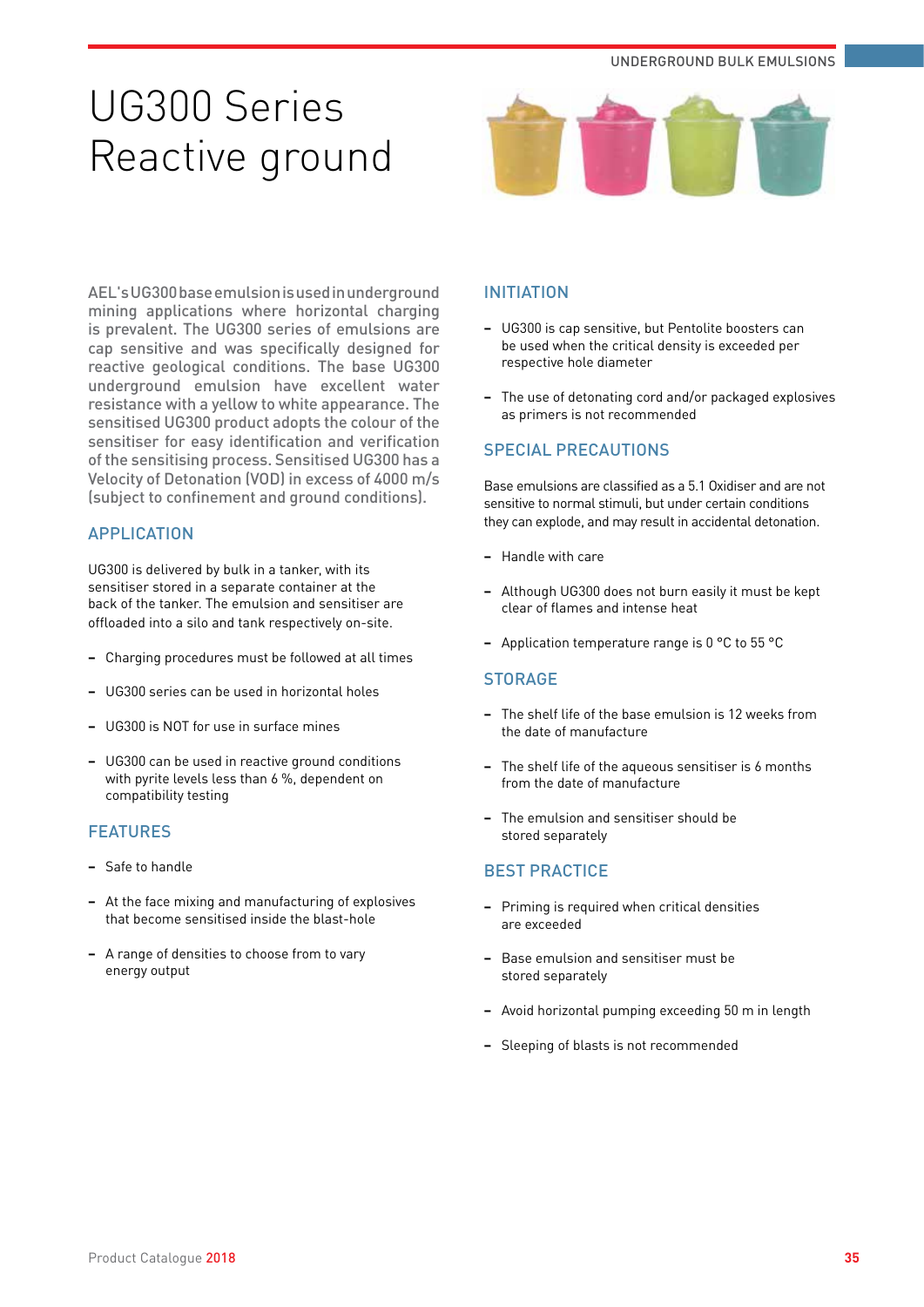| <b>UG300 PUMPABLE EMULSION PRODUCT</b>               |                                                                                                         |  |  |  |
|------------------------------------------------------|---------------------------------------------------------------------------------------------------------|--|--|--|
| Minimum Hole Diameter (mm)                           | 45 mm                                                                                                   |  |  |  |
| <b>Water Resistance</b>                              | Excellent                                                                                               |  |  |  |
| $VOD$ (m/s)                                          | 3700-5000                                                                                               |  |  |  |
| <b>Sensitised Product Density (g/cm<sup>3</sup>)</b> | $1.00 - 1.13$                                                                                           |  |  |  |
| <b>Sensitiser</b>                                    | <b>GS15 (MCU Units)</b><br>Gassing Solution (Dependent on density requirement<br>with PCU pump variant) |  |  |  |
| <b>Pumping Stages</b>                                | 6                                                                                                       |  |  |  |
| <b>Primer</b>                                        | 8 D Detonator                                                                                           |  |  |  |
| Ideal Delivered Energy (MJ/kg) @ 100Mpa              | $1.9 - 2.1$                                                                                             |  |  |  |
| *RWS @ 100 Mpa                                       | $71 - 75$                                                                                               |  |  |  |
| <b>*RBS @ 100 Mpa</b>                                | 103-107                                                                                                 |  |  |  |

#### **Notes:**

1. In-hole density requirements vary with application, hole-diameter and hole-length. Please contact your regional sales office for assistance in finding the best product fit for your application

2. Primer size is dependent on hole diameter. Please contact your regional sales office for guidance on primer selection

 $^*$  The Relative Weight and Bulk Strengths are relative to ANFO (=100 %) at a density of 0.80 g/cm $^3$ . The figures have been determined using the VIXEN-i detonation code

#### **Transport (UN Classification)**

Base Emulsion: Class 5.1, UN No. 3375, AMMONIUM NITRATE EMULSION Ammonium Nitrate Porous Prill: Class 5.1, UN No 1942, AMMONIUM NITRATE Emulsion Product: Class 1.1D, UN No. 0241, EXPLOSIVE, BLASTING, TYPE E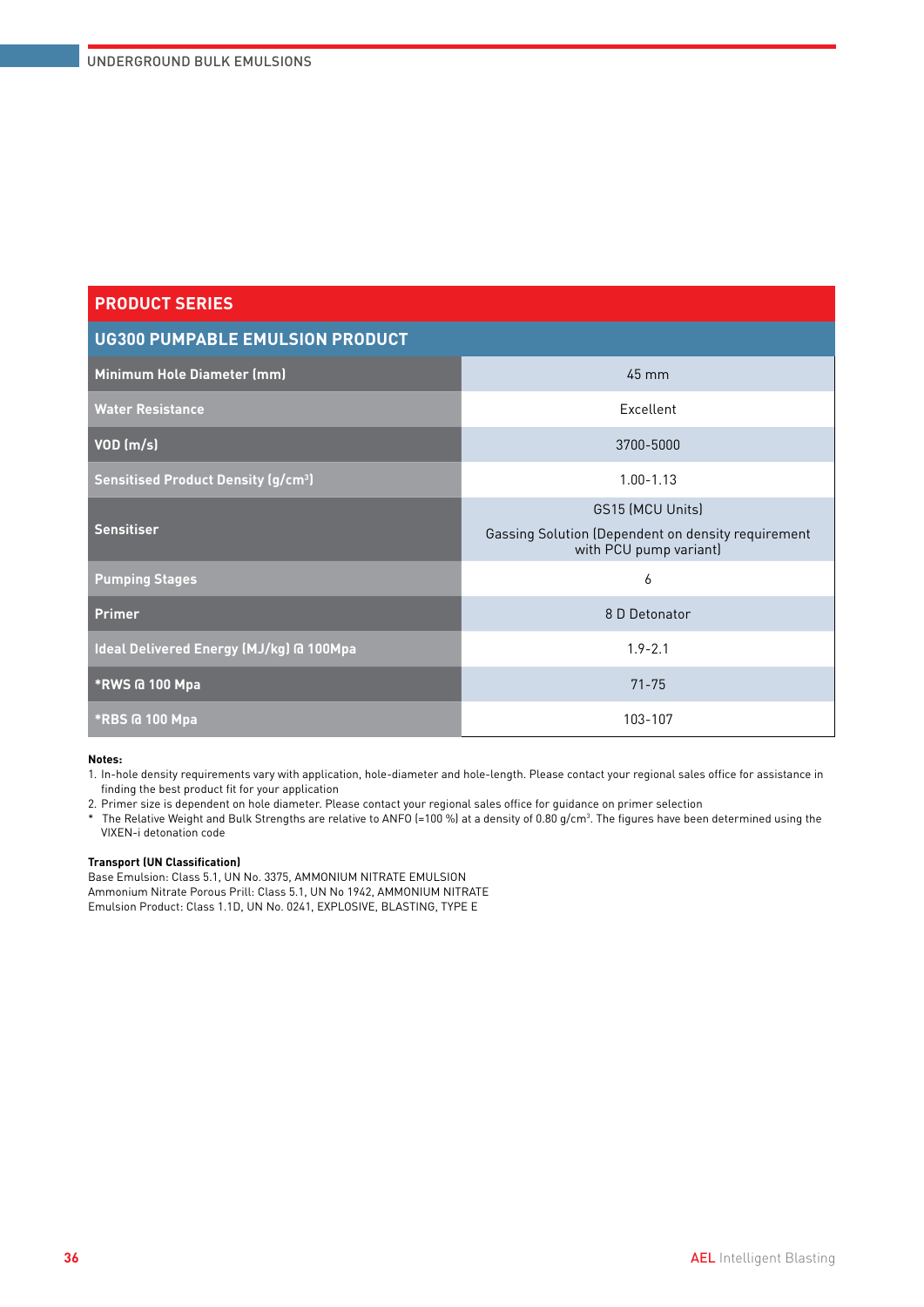# UG300S Series Reactive ground



AEL's UG300S base emulsion is used for charging in up-holes, ring blasting and development. This formulation is referred to as "Sticky Emulsion" and was specifically developed for its ability to remain in the up-hole charged blasting column which is within reactive ground blasting conditions. The product is a honey coloured emulsion and is fully water resistant. The base emulsion, classified as non- explosive, is mixed with an aqueous sensitiser to form explosives in the blast-hole. Sensitised UG300S product has a Velocity of Detonation (VOD) in excess of 4000 m/s (subject to confinement and ground conditions).

# APPLICATION

UG300S is delivered by bulk in a tanker, with its sensitiser stored in a separate container at the back of the tanker. The emulsion and sensitiser are offloaded into a silo and tank respectively on-site.

- **−** Charging procedures must be followed at all times
- **−** UG300S series can be used Up-holes/ring blasting and development
- **−** UG300S is NOT for use in surface mines
- **−** UG300S can be used in reactive ground conditions with pyrite levels less than 6 %, dependent on compatibility testing

### FEATURES

- **−** Safe to handle
- **−** At the face mixing and manufacturing of explosives that become sensitised inside the blast-hole
- **−** A series of explosive blends to choose from with various strengths and densities

#### INITIATION

Base emulsions are classified as non-detonable and are not sensitive to normal stimuli, but under certain conditions they can explode, and may result in accidental detonation.

- **−** UG300S is not cap sensitive and the use of Pentolite boosters are recommended as per respective hole diameter
- **−** The use of detonating cord and/or packaged explosives as primers is not recommended

## SPECIAL PRECAUTIONS

Base emulsions are classified as a 5.1 Oxidiser and are not sensitive to normal stimuli, but under certain conditions they can explode,and may result in accidental detonation.

- **−** Handle with care
- **−** Although UG300S does not burn easily it must be kept clear of flames and intense heat
- **−** Application temperature range is 0 °C to 55 °C

#### **STORAGE**

- **−** The shelf life of the base emulsion is 12 weeks from the date of manufacture
- **−** The shelf life of the aqueous sensitiser is 6 months from the date of manufacture
- **−** The emulsion and sensitiser should be stored separately

- **−** Boosters should be used in up-holes
- **−** Priming with a pentolite booster is required in development
- **−** Base emulsion and sensitiser must be stored separately
- **−** Avoid horizontal pumping exceeding 50 m in length
- **−** Sleeping of a blast is not recommended due to reactive ground conditions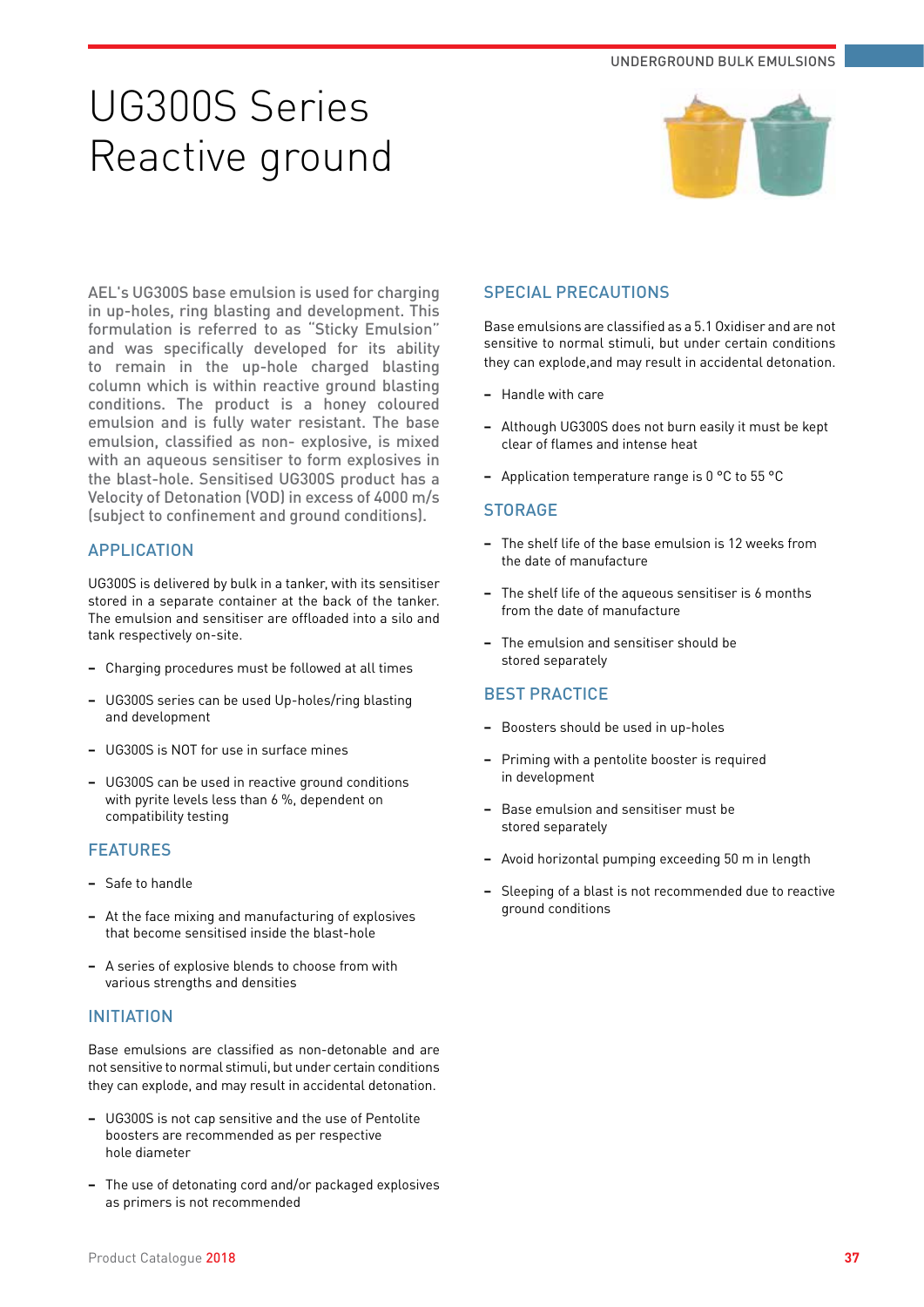| <b>UG300S PUMPABLE EMULSION PRODUCT</b>              |                 |  |  |
|------------------------------------------------------|-----------------|--|--|
| Minimum Hole Diameter (mm)                           | $45 \text{ mm}$ |  |  |
| <b>Water Resistance</b>                              | Excellent       |  |  |
| $VOD$ (m/s)                                          | 3700-5000       |  |  |
| <b>Sensitised Product Density (g/cm<sup>3</sup>)</b> | $1.00 - 1.13$   |  |  |
| <b>Sensitiser</b>                                    | GS30            |  |  |
| <b>Pumping Stages</b>                                | 4               |  |  |
| <b>Primer</b>                                        | 150 g booster   |  |  |
| Ideal Delivered Energy (MJ/kg) @ 100 Mpa             | $1.9 - 2.1$     |  |  |
| *RWS @ 100 Mpa                                       | $71 - 75$       |  |  |
| <b>*RBS @ 100 Mpa</b>                                | 103-107         |  |  |

#### **Notes:**

1. The availability of the above offering is subject to MCU configuration

2. In-hole density requirements vary with application, hole-diameter and hole-length. Please contact your regional sales office for assistance in finding the best product fit for your application

3. Primer size is dependent on hole diameter. Please contact your regional sales office for guidance on primer selection

 $^*$  The Relative Weight and Bulk Strengths are relative to ANFO (=100 %) at a density of 0.80 g/cm $^3$ . The figures have been determined using the VIXEN-i detonation code

#### **Transport (UN Classification)**

Base Emulsion: Class 5.1, UN No. 3375, AMMONIUM NITRATE EMULSION Ammonium Nitrate Porous Prill: Class 5.1, UN No 1942, AMMONIUM NITRATE Emulsion Product: Class 1.1D, UN No. 0241, EXPLOSIVE, BLASTING, TYPE E